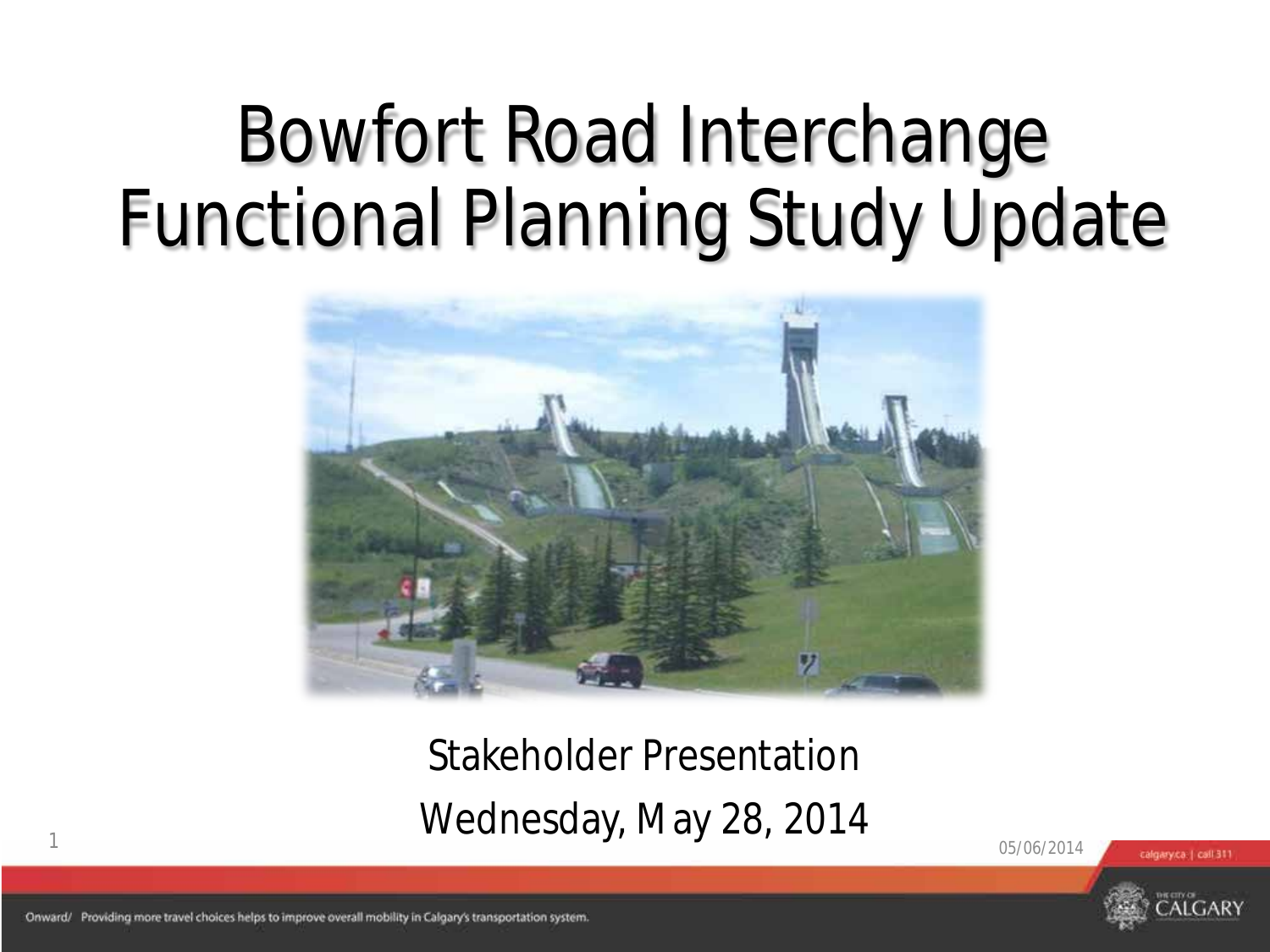



- Introductions
- Project History
- Why are we here?
- Interchange Update
- Bowfort Road Upgrades and Access
- Project and Engagement Schedule
- Next Steps

05/06/2014 2



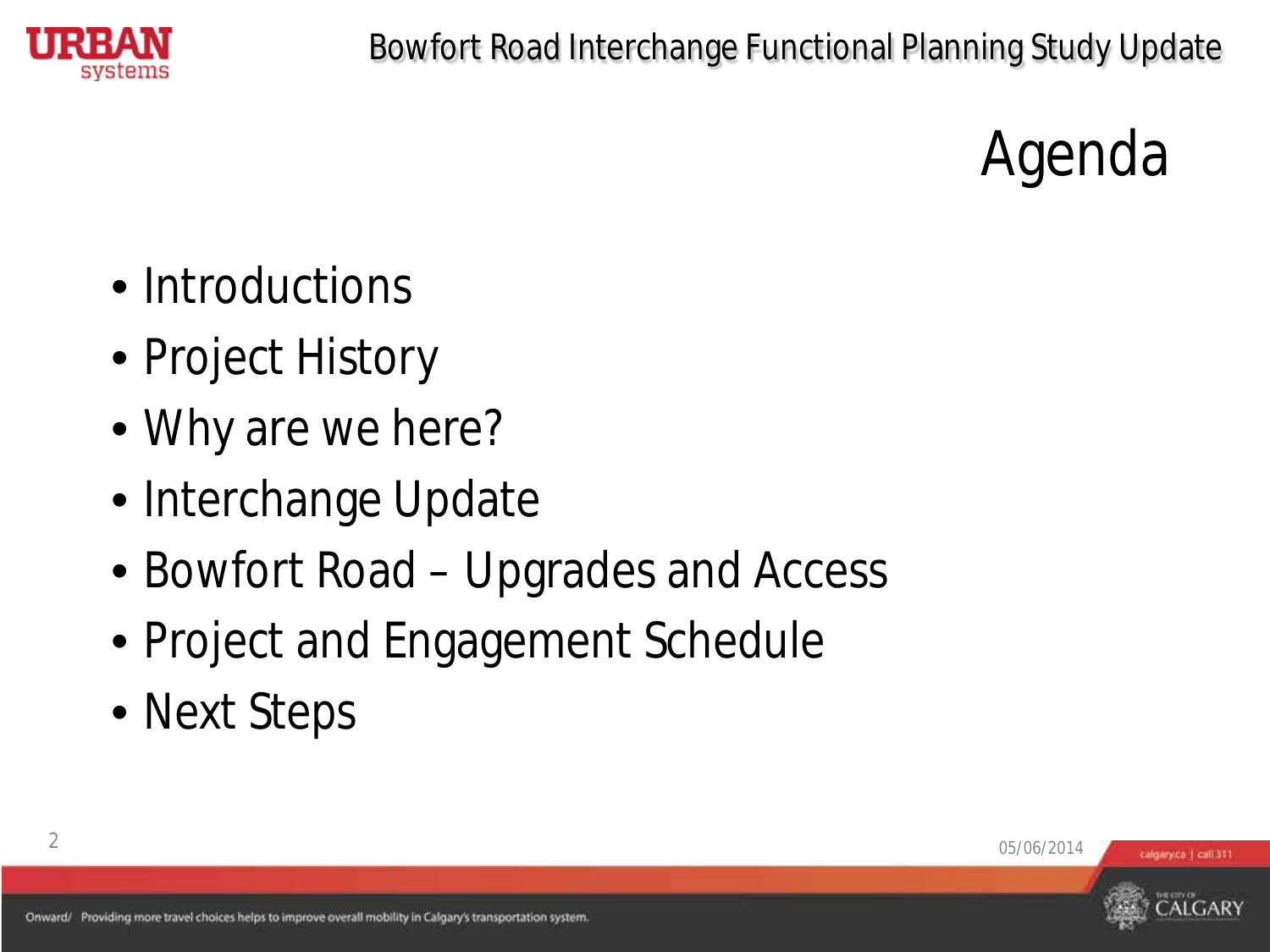# Project History

## • 2007

- Functional Planning Study Undertaken
- Public Consultation Process Undertaken
- Study Approved by Council



- 2013
	- Interim Stage Proposed
	- Presented to Public



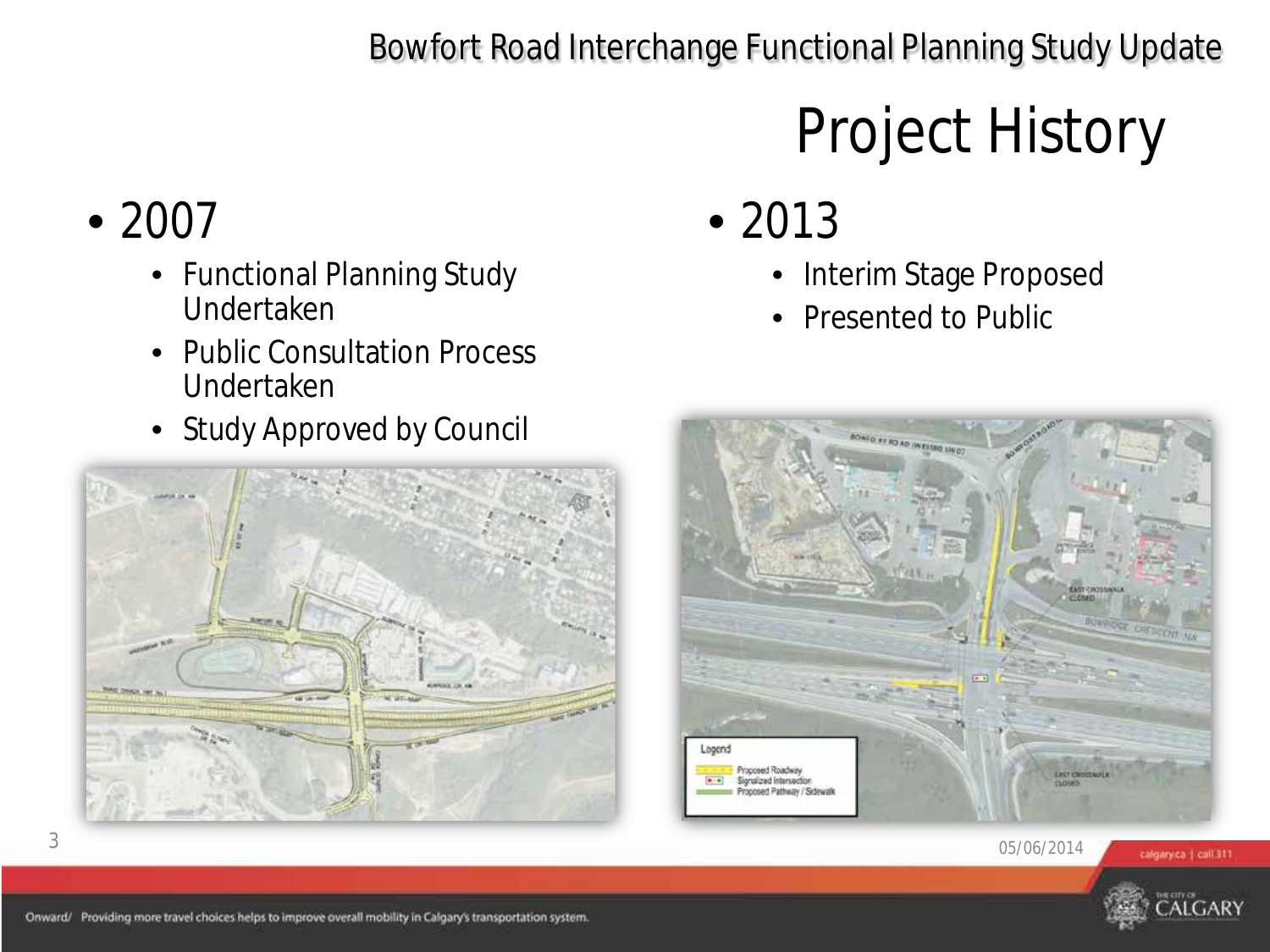

# Why are we here?

- Trinity Development group has initiated a development application in the southeast parcel
- Trans-Canada corridor upgrades and proposed development plans in the area have advanced the need for the interchange
- The 2007 approved interchange is being revisited
- Opportunity to enhance Bowfort Road and 83 Street







Onward/ Providing more travel choices helps to improve overall mobility in Calgary's transportation system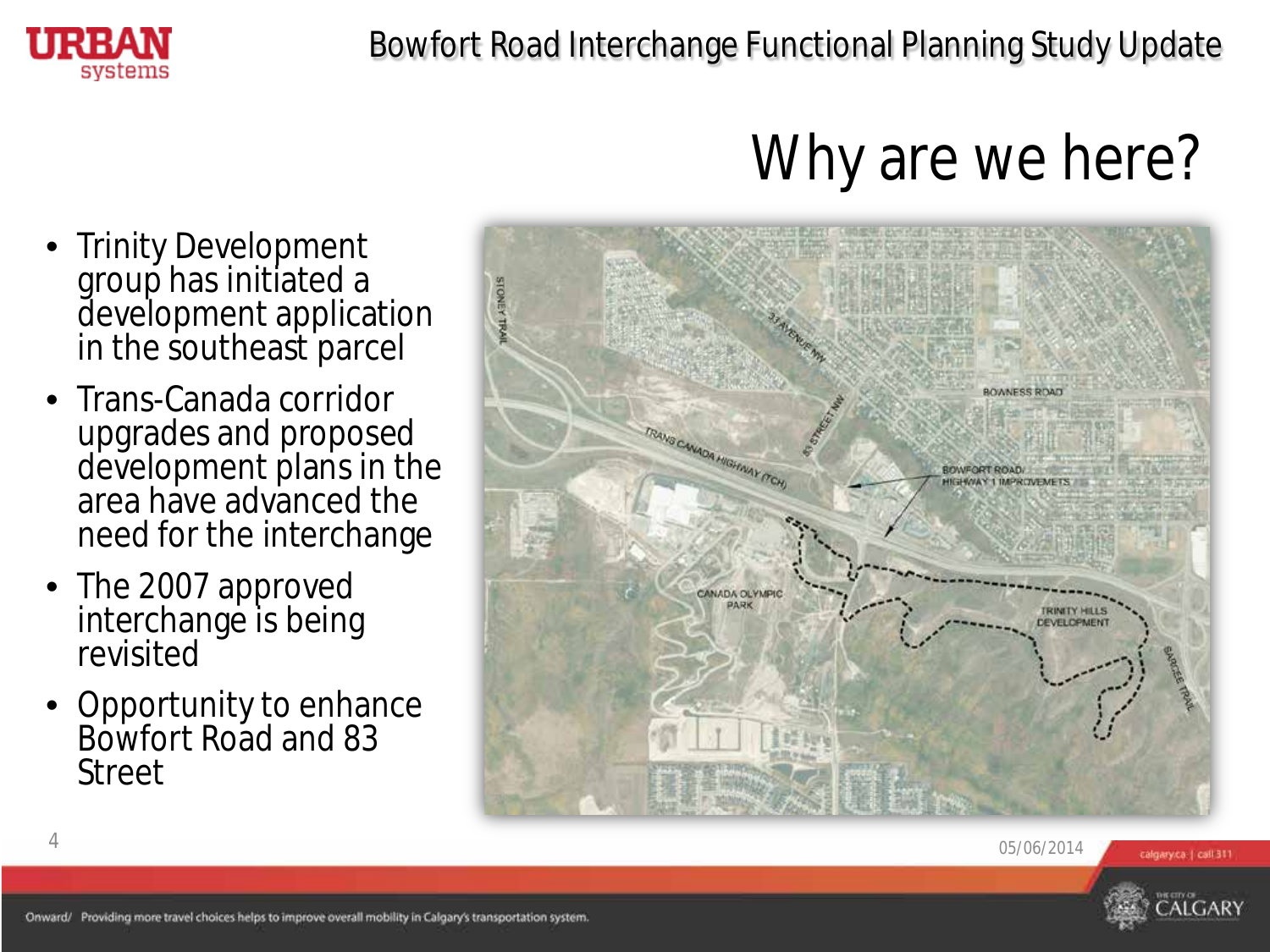

# 2007 Approved Interchange Interchange Update



05/06/2014 5



**ALGARY** 

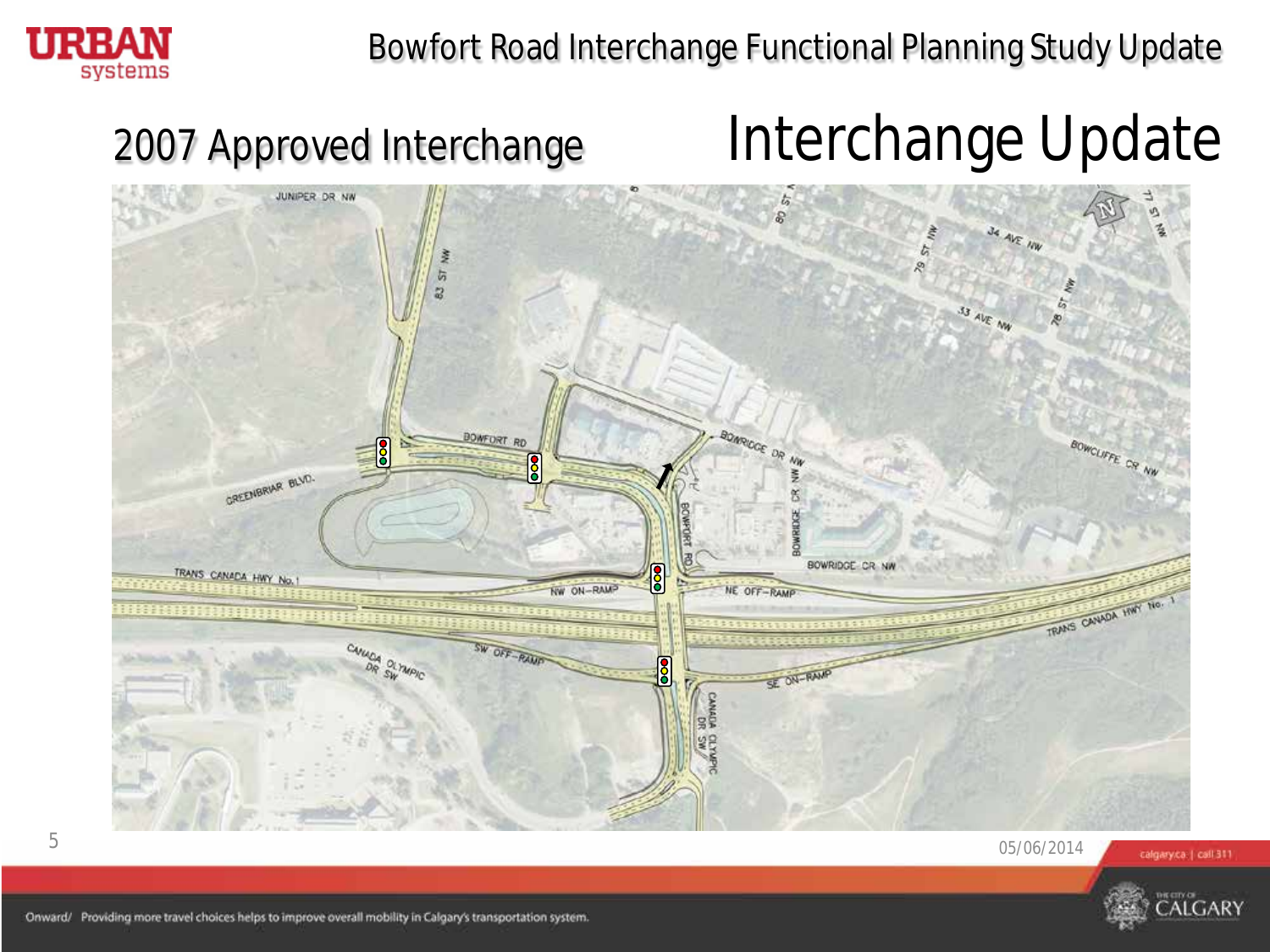

# 2014 Proposed Interchange Interchange Update





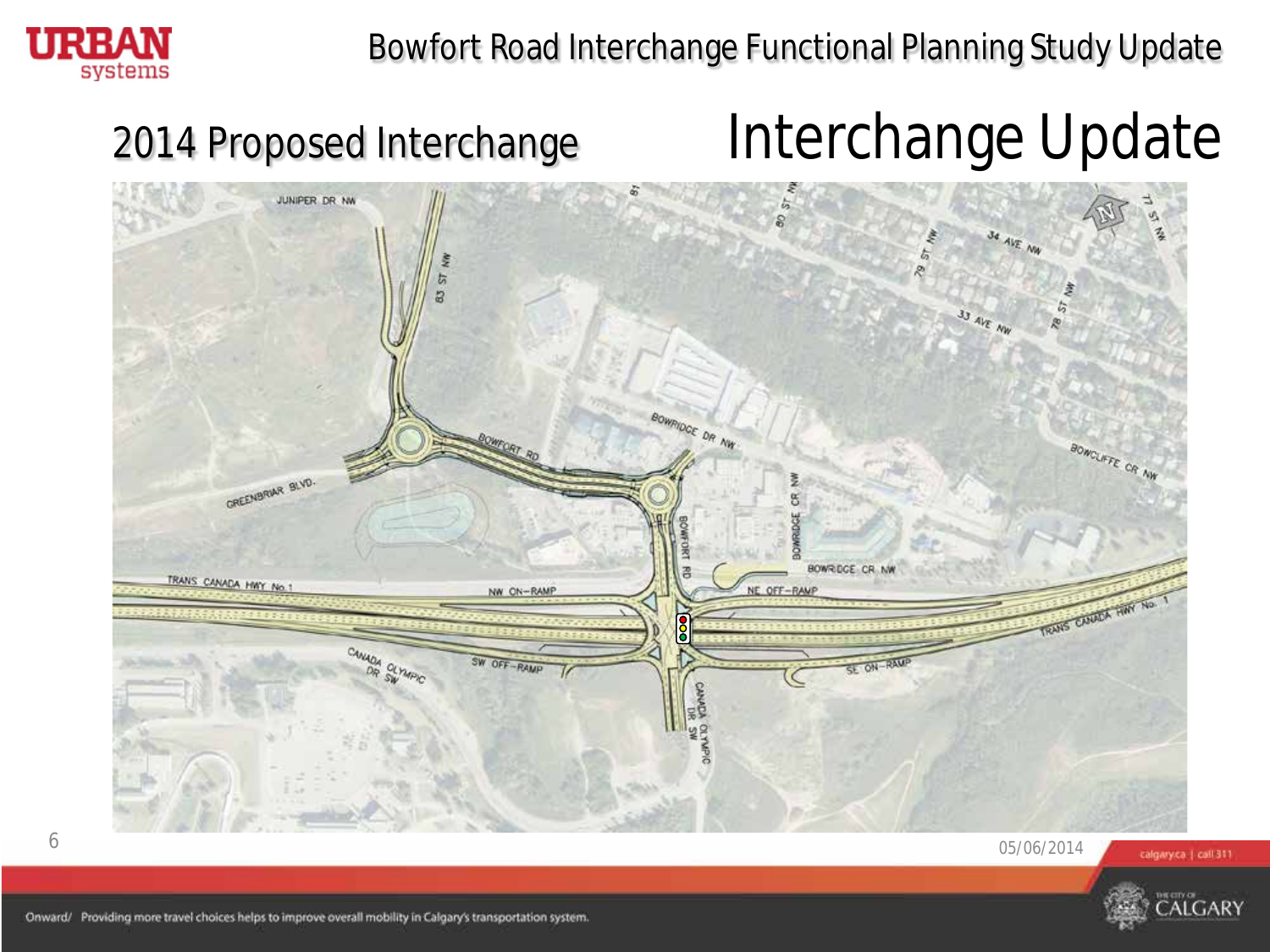

## Interchange Update

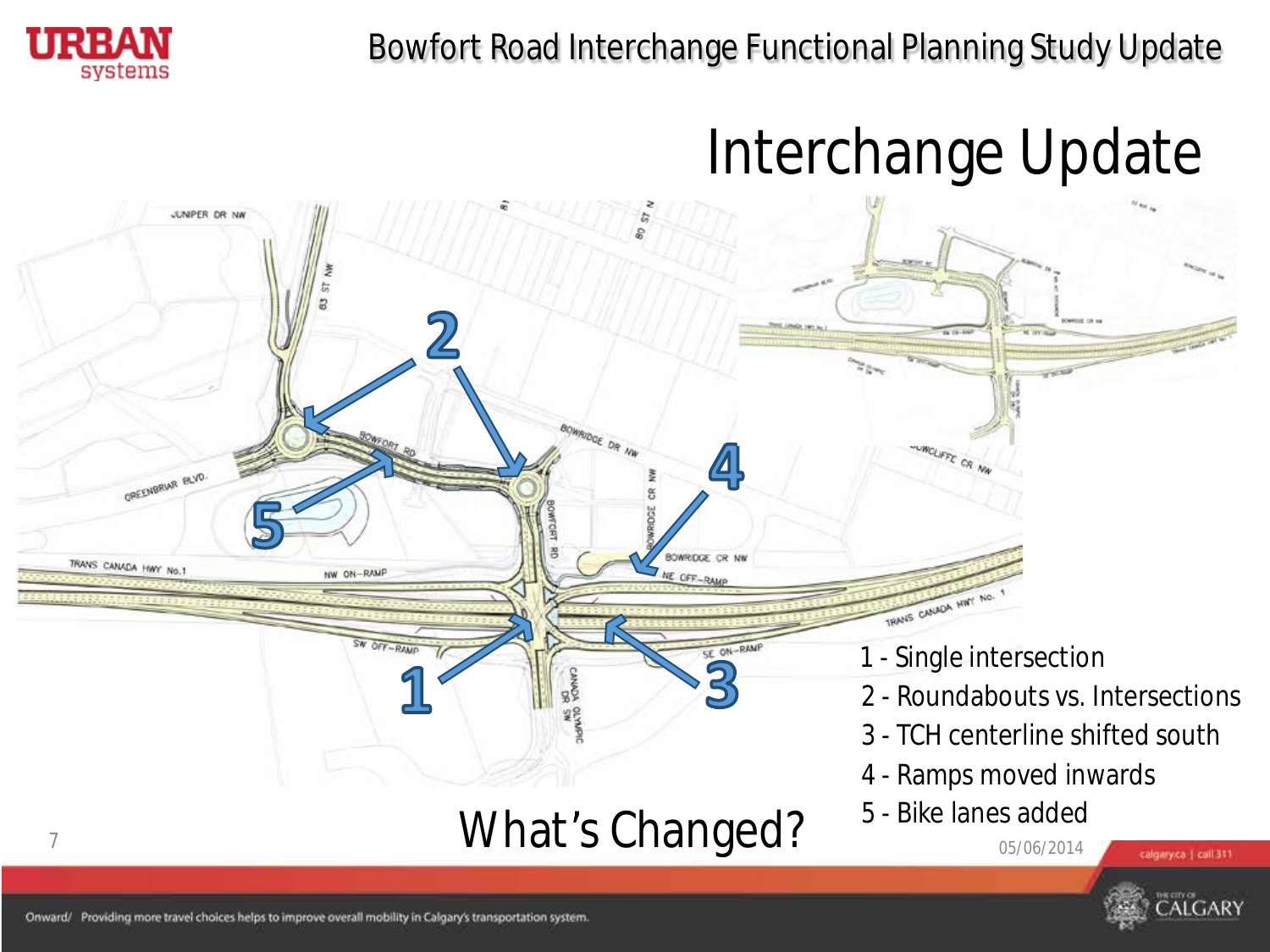

## Bowfort Road - Upgrades and Accesses



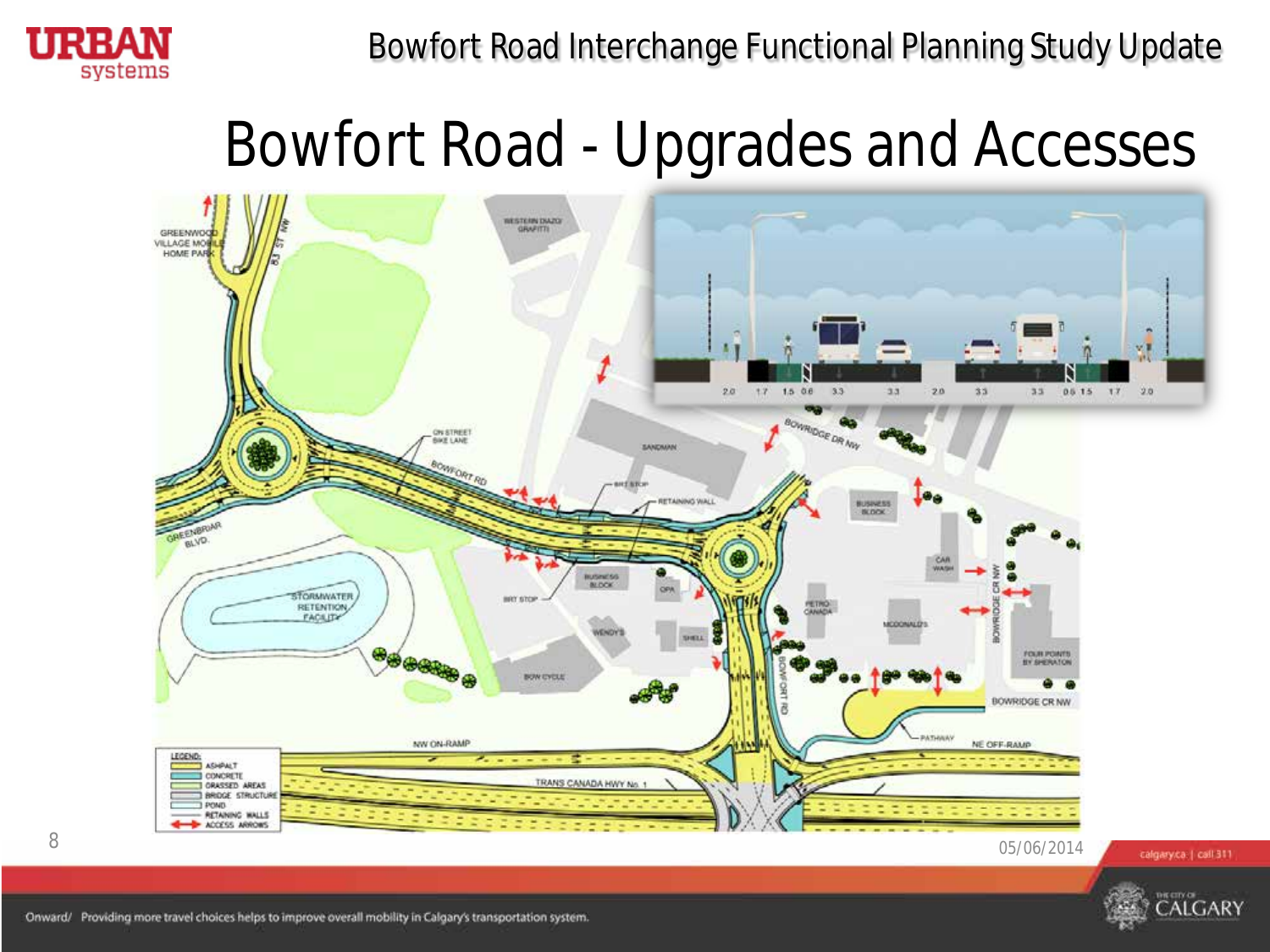

# Bowfort Road - Upgrades and Accesses



calgary.ca | call.311

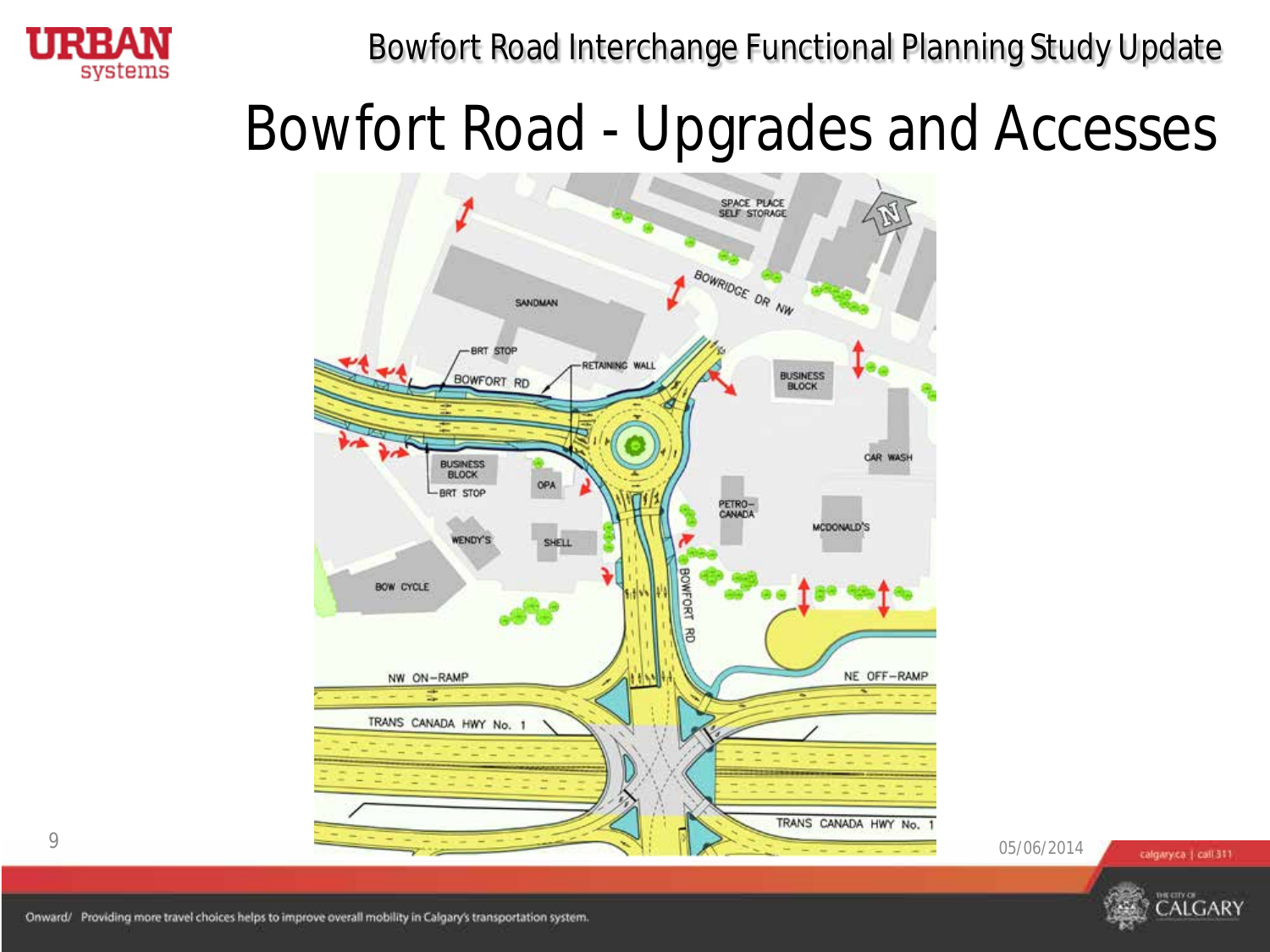

# What we heard in 2007

### • Too many signals



- The 'Single Point Interchange' concept requires only one signalized intersection
- 
- Roundabouts instead of signals
- Accommodate pedestrians and cyclists
	- Painted on-street bike lanes, wider pathways and wider sidewalks
	-
- Encourages walking, cycling and transit use as per The City of Calgary's Complete Streets Guidelines
- Local business access
	- Roundabouts provide improved access possibilities through
	- traffic circulation
	- Effective access to adjacent businesses



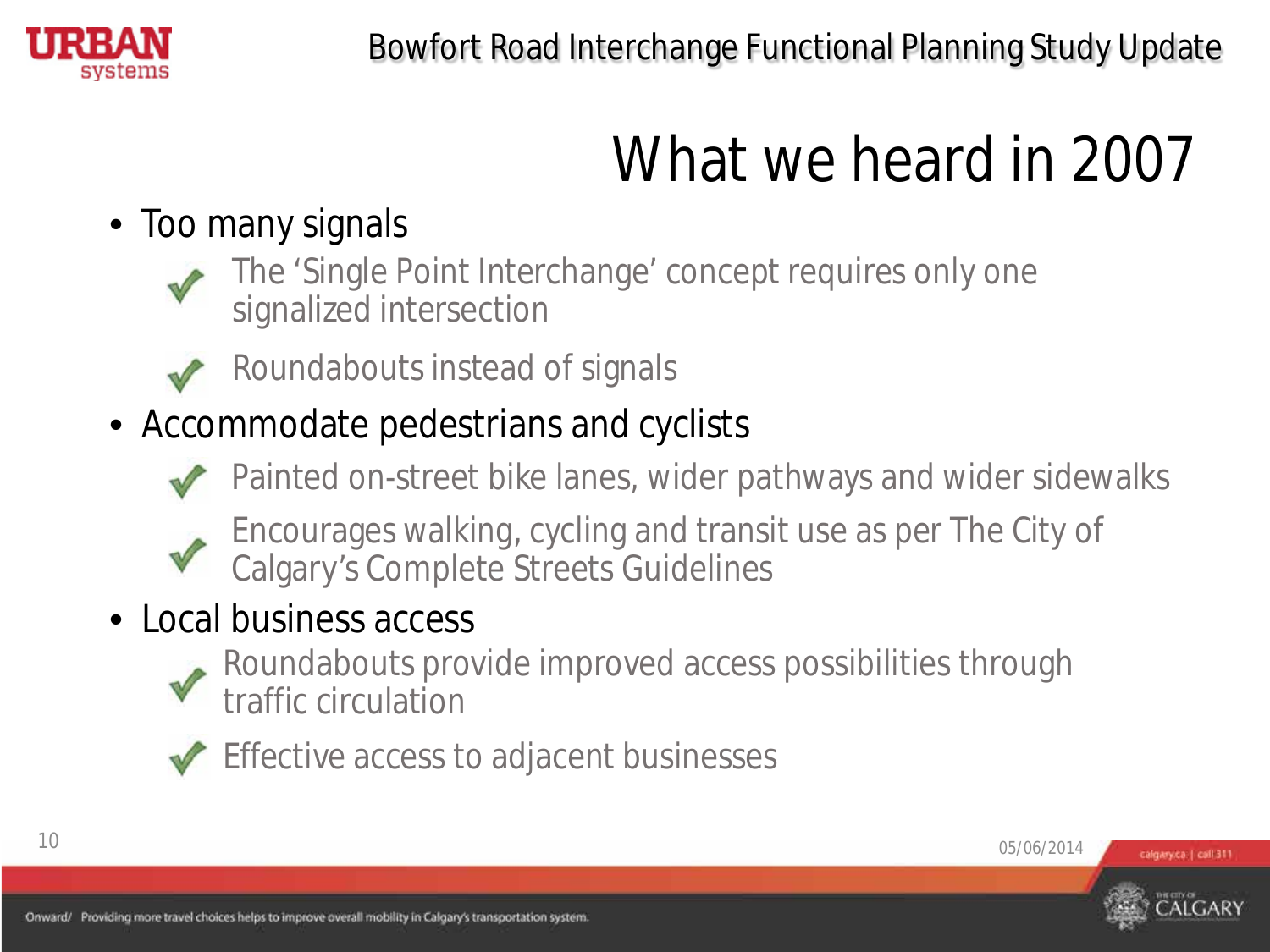

# What we heard in 2007

## • Construction and detour planning

Shifting the highway alignment south has allowed a reduction in ◆ construction detour complexity and overall construction timeline from the previous plan

## • Southwest Ring Road plan



The West Ring Road is now approved by the province and is tentatively scheduled for completion in 2018.

#### • Noise concerns



The TCH lanes are being lowered under Bowfort Road which will reduce the traffic noise

## • Visibility concerns

their destination prior to the interchange ramps. Bowfort road will stay at the same elevation as today which will provided visibility to businesses. Signage will guide visitors to



calgary.ca | call 311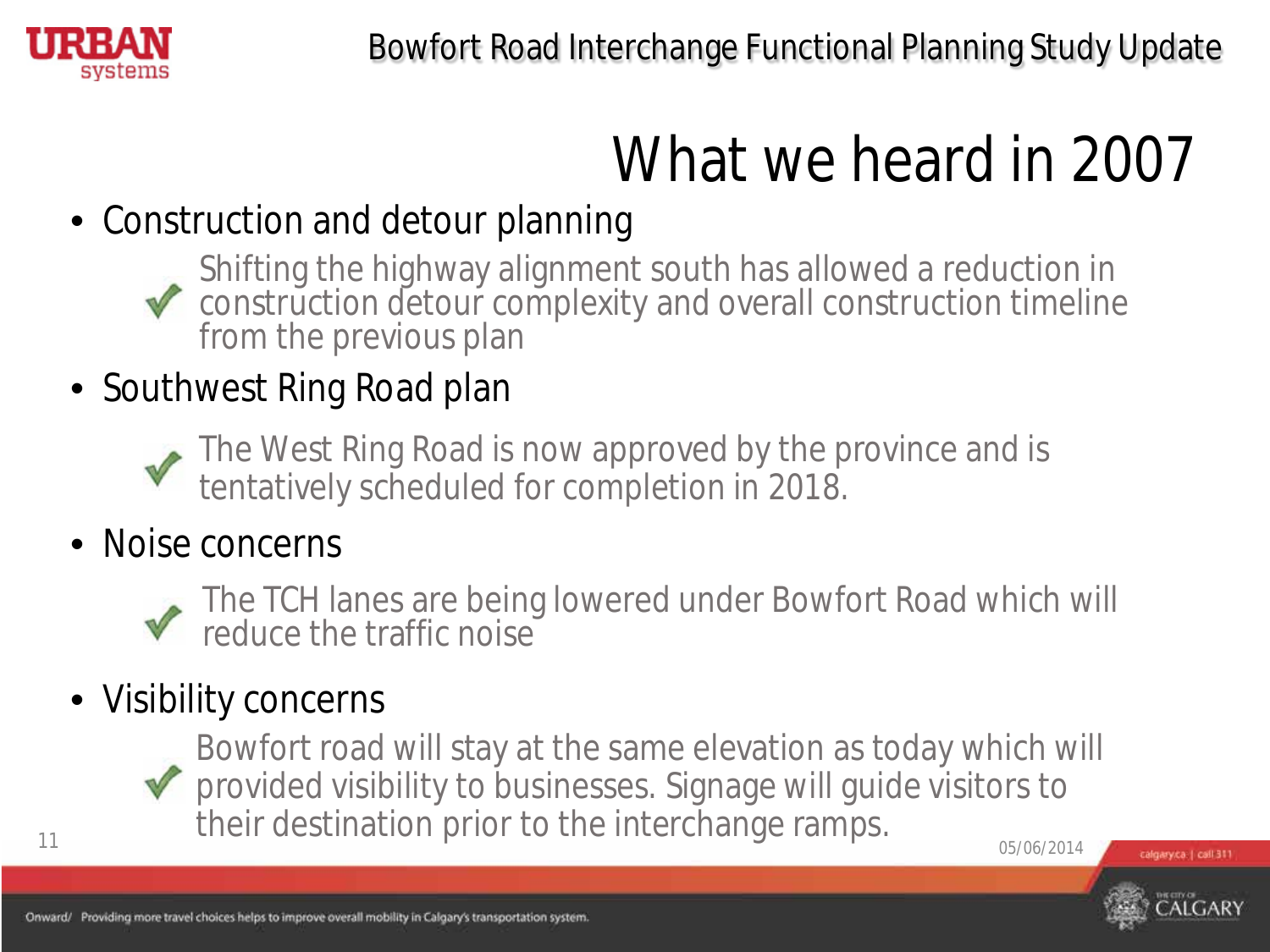

## Project Schedule and Engagement Process



05/06/2014 12

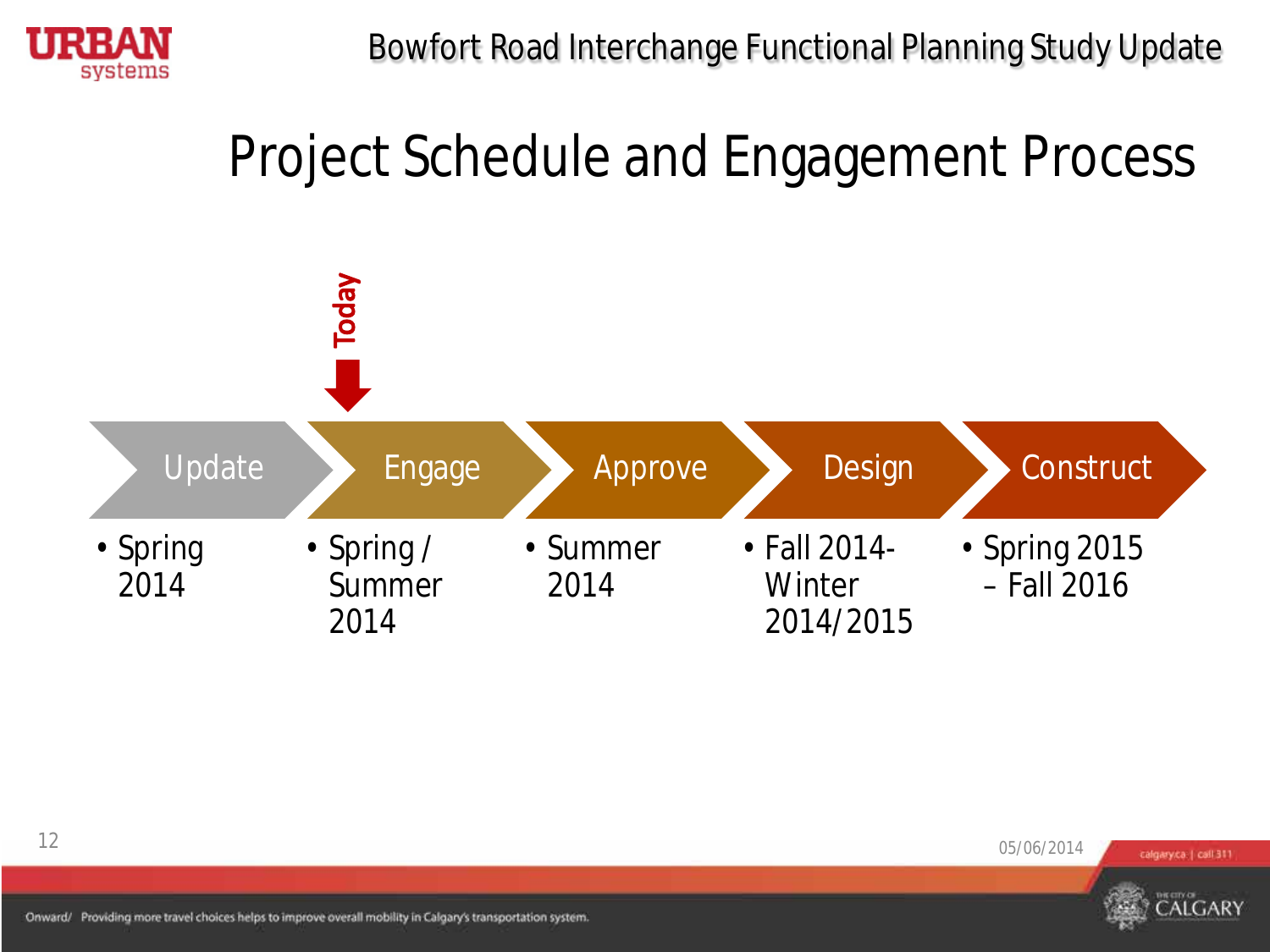

# Next Steps

- Summarize session feedback
- Hold joint public information session
- Summarize and integrate all feedback
- Report back and follow-up with stakeholders
- Update to City committee summer 2014
- City Council for approval summer 2014
- Detailed design and construction

05/06/2014 13



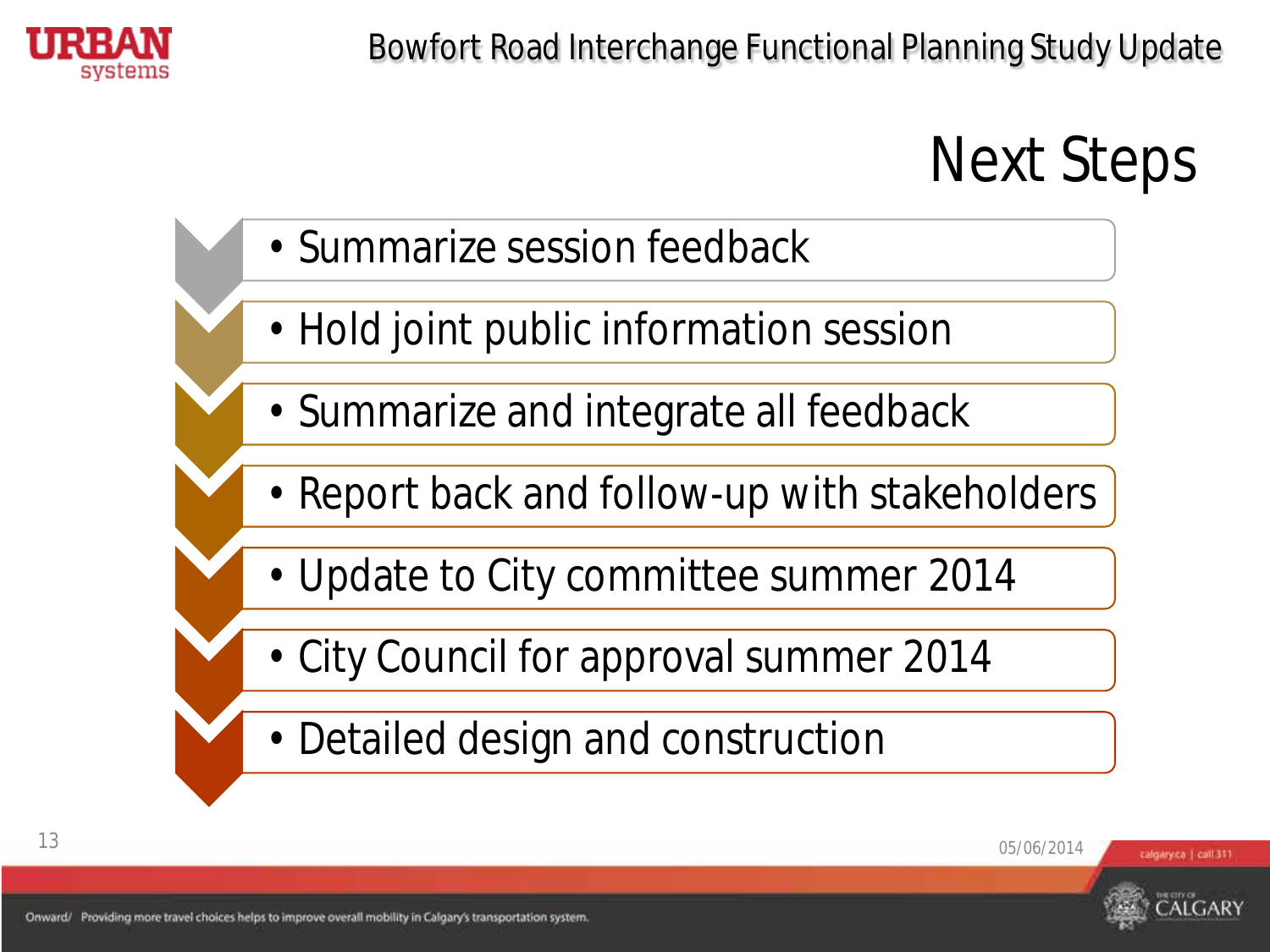



05/06/2014 14





Onward/ Providing more travel choices helps to improve overall mobility in Calgary's transportation system.